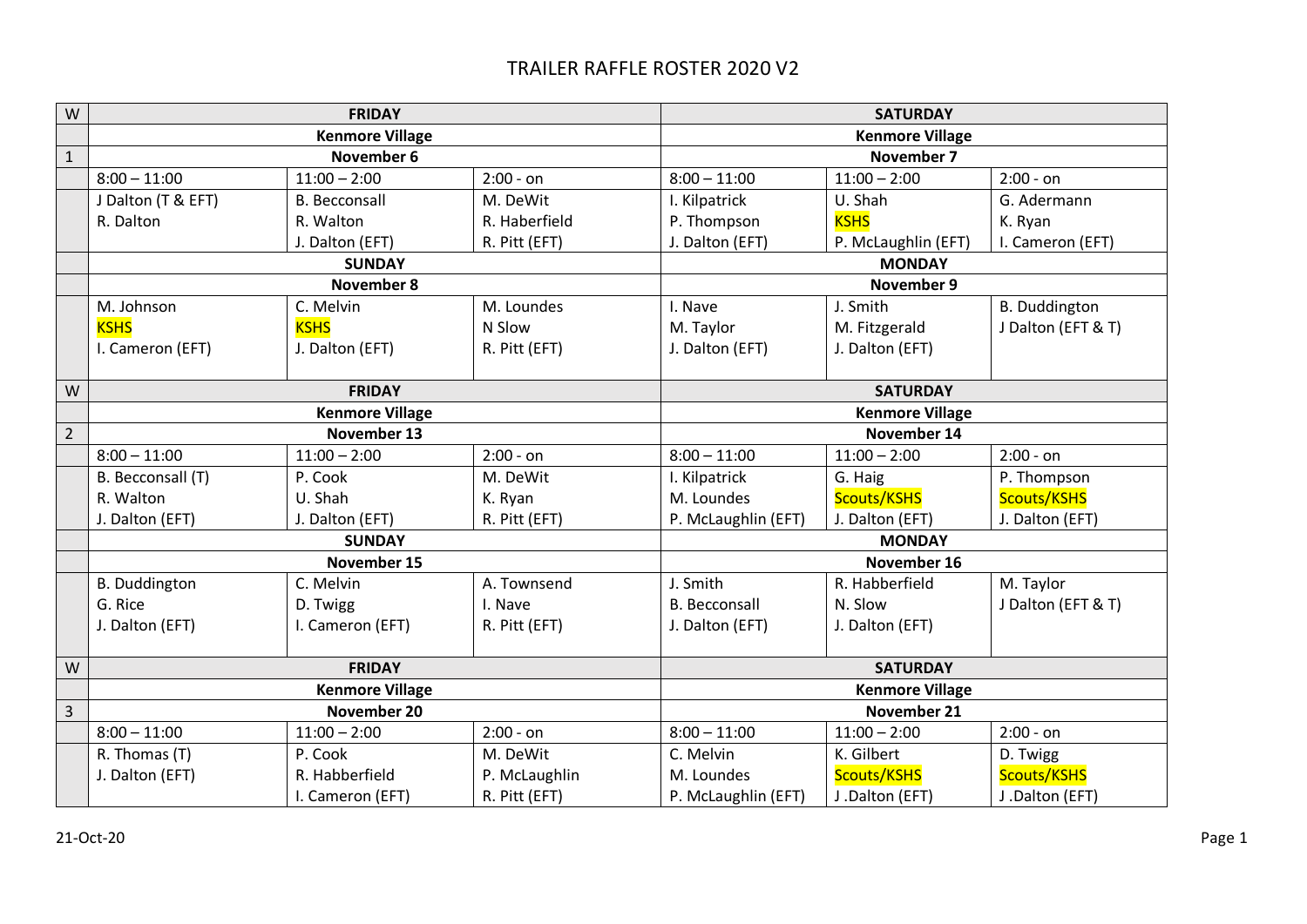|                | <b>SUNDAY</b>          |                        |               |                        |                 |                 |  |
|----------------|------------------------|------------------------|---------------|------------------------|-----------------|-----------------|--|
|                | <b>Kenmore Plaza</b>   |                        |               |                        |                 |                 |  |
|                | November 22            |                        |               |                        |                 |                 |  |
|                | $9:00 - 11:00$         | $11:00 - on$           |               |                        |                 |                 |  |
|                | K. Ryan (T)            | G, Adermann            |               |                        |                 |                 |  |
|                | Scouts/KSHS            | M. Grabert (T)         |               |                        |                 |                 |  |
|                | J. Dalton (EFT)        | R. Pitt (EFT)          |               |                        |                 |                 |  |
|                |                        |                        |               |                        |                 |                 |  |
| W              |                        | <b>FRIDAY</b>          |               | <b>SATURDAY</b>        |                 |                 |  |
|                | <b>Kenmore Village</b> |                        |               | <b>Kenmore Village</b> |                 |                 |  |
| $\overline{4}$ | November 27            |                        |               |                        | November 28     |                 |  |
|                | $8:00 - 11:00$         | $11:00 - 2:00$         | $2:00 - on$   | $8:00 - 11:00$         | $11:00 - 2:00$  | $2:00 - on$     |  |
|                | I. Nave                | M. Fitzgerald          | A. Townsend   | I. Kilpatrick          | M. Johnson      | K. Gilbert      |  |
|                | R. Thomas (T)          | I. Cameron             | N. Slow       | C. Melvin              | P. Thompson     | Scouts/KSHS     |  |
|                | J. Dalton (EFT)        | J. Dalton (EFT)        | R. Pitt (EFT) | P. McLaughlin (EFT)    | J. Dalton (EFT) | J. Dalton (EFT) |  |
|                | <b>SUNDAY</b>          |                        |               |                        |                 |                 |  |
|                | <b>Kenmore Plaza</b>   |                        |               |                        |                 |                 |  |
|                | November 29            |                        |               |                        |                 |                 |  |
|                | $9:00 - 11:00$         | $11:00 - on$           |               |                        |                 |                 |  |
|                | K. Ryan (T)            | M. Grabert (T)         |               |                        |                 |                 |  |
|                | J. Dalton (EFT)        | G. Rice                |               |                        |                 |                 |  |
|                |                        | I. Cameron (EFT)       |               |                        |                 |                 |  |
| W              |                        | <b>FRIDAY</b>          |               | <b>SATURDAY</b>        |                 |                 |  |
|                |                        | <b>Kenmore Village</b> |               | <b>Kenmore Village</b> |                 |                 |  |
| 5              |                        | December 4             |               | <b>December 5</b>      |                 |                 |  |
|                | $8:00 - 11:00$         | $11:00 - 2:00$         | $2:00 - on$   | $8:00 - 11:00$         | $11:00 - 2:00$  | $2:00 - on$     |  |
|                | P. McLaughlin (T)      | M. Taylor              | P. Cook       | G. Adermann            | G. Haig         | I. Cameron      |  |
|                | A. Townsend            | U. Shah                | M. DeWit      | P. Thompson            | Scouts/KSHS     | K. Gilbert      |  |
|                | J. Dalton (EFT)        | J. Dalton (EFT)        | R. Pitt (EFT) | P. McLaughlin (EFT)    | J. Dalton (EFT) | J. Dalton (EFT) |  |
|                |                        |                        |               |                        |                 |                 |  |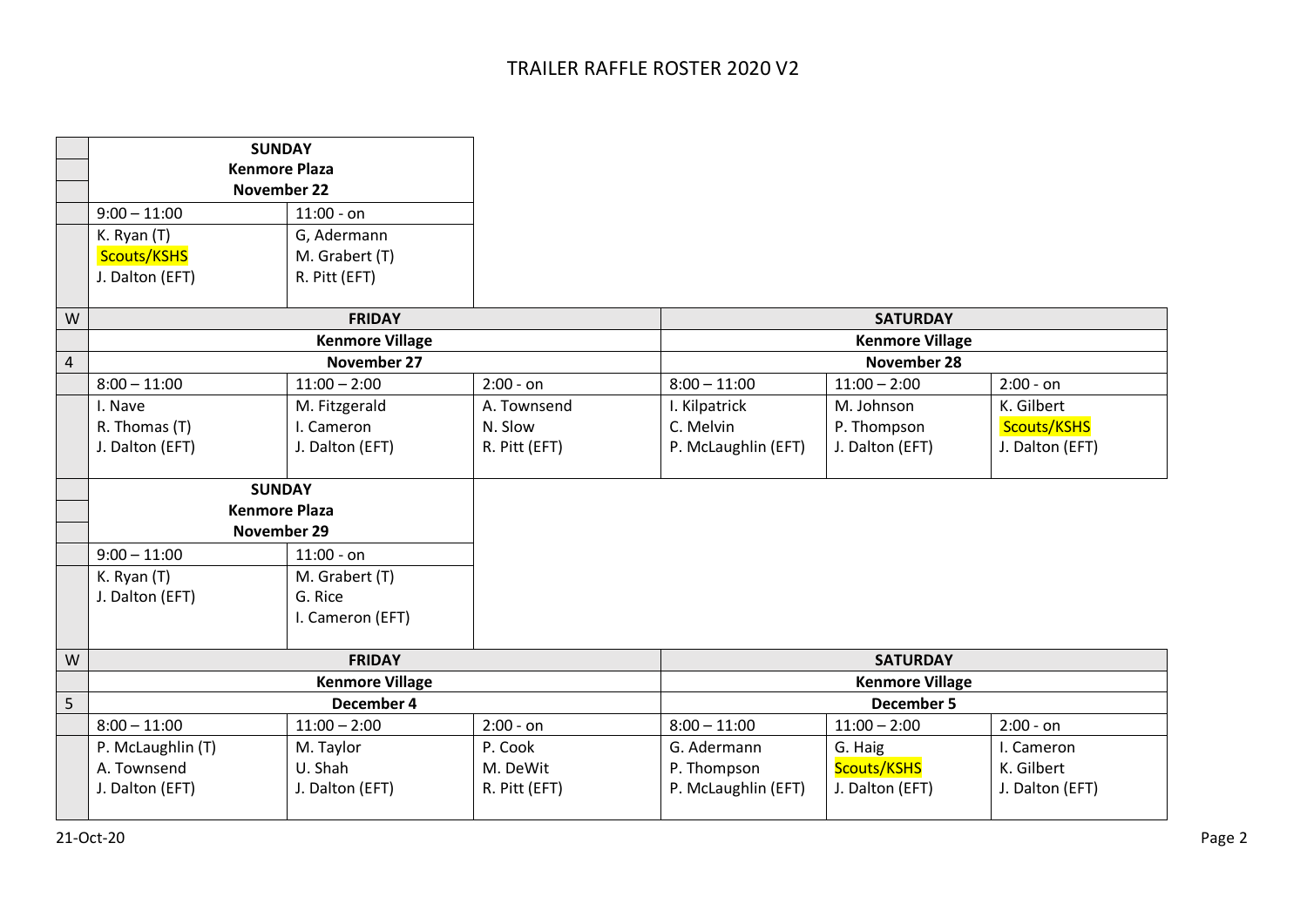## TRAILER RAFFLE ROSTER 2020 V2

| <b>SUNDAY</b><br><b>Kenmore Plaza</b><br>December 6 |                 |  |  |
|-----------------------------------------------------|-----------------|--|--|
| $9:00 - 11:00$                                      | $11:00 - on$    |  |  |
| K. Ryan (T)                                         | M. Grabert (T)  |  |  |
| G, Rice                                             | J. Dalton (EFT) |  |  |
| R. Pitt (EFT)                                       |                 |  |  |

| W | <b>FRIDAY</b>        |                        |               |                 | <b>SATURDAY</b>        |                 |  |  |
|---|----------------------|------------------------|---------------|-----------------|------------------------|-----------------|--|--|
|   |                      | <b>Kenmore Village</b> |               |                 | <b>Kenmore Village</b> |                 |  |  |
| 6 |                      | December 11            |               |                 | December 12            |                 |  |  |
|   | $8:00 - 11:00$       | $11:00 - 2:00$         | $2:00 - on$   | $8:00 - 11:00$  | $11:00 - 2:00$         | $2:00 - on$     |  |  |
|   | R. Dalton            | J. Smith               | K. Gilbert    | I. Kilpatrick   | U. Shah                | P. Cook         |  |  |
|   | J. Dalton (T & EFT)  | A. Townsend            | I. Cameron    | M. Johnson      | A. Townsend            | G. Rice         |  |  |
|   |                      | P. McLaughlin (EFT)    | R. Pitt (EFT) | J. Dalton (EFT) | R. Pitt (EFT)          | J. Dalton (EFT) |  |  |
|   | <b>SUNDAY</b>        |                        |               |                 |                        |                 |  |  |
|   | <b>Kenmore Plaza</b> |                        |               |                 |                        |                 |  |  |
|   | December 13          |                        |               |                 |                        |                 |  |  |
|   | $9:00 - 11:00$       | $11:00 - 2:00^*$       |               |                 |                        |                 |  |  |
|   | R. Thomas (T)        | K. Ryan (T)            |               |                 |                        |                 |  |  |
|   | P. McLaughlin        | I. Dalton              |               |                 |                        |                 |  |  |
|   | J. Dalton (EFT)      | R. Pitt (EFT)          |               |                 |                        |                 |  |  |

If you are unable to fulfil your session, please arrange a swap (care if towing) with anyone and notify the change to Jim Dalton 0414 986 553 email [jrdtn44@bigpond.com](mailto:jrdtn44@bigpond.com) 

• We have 2 different selling locations outside Mitre 10 at Kenmore Village and Woolworths Kenmore Plaza, and we are selling on first two Mondays at Kenmore Village.